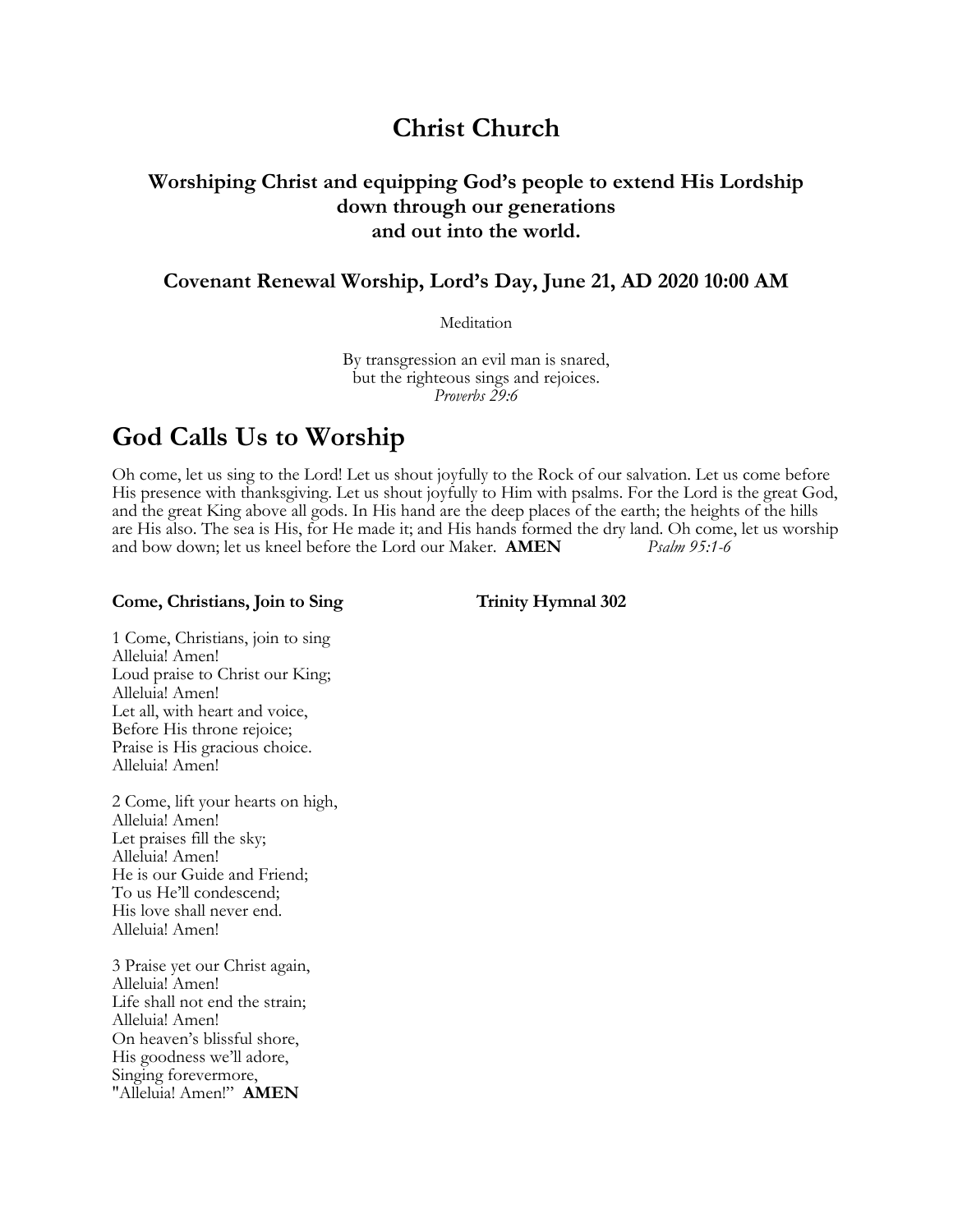### **Responsive Reading Psalm 22:25-28**

Leader: My praise shall be of You in the great assembly.

### **Congregation: I will pay My vows before those who fear Him.**

Leader: The poor shall eat and be satisfied.

#### **Congregation: Those who seek Him will praise the Lord.**

### **ALL: Let your heart live forever!**

Leader: All the ends of the world shall remember and turn to the Lord

#### **Congregation: And all the families of the nations shall worship before You.**

Leader: For the kingdom is the Lord's!

#### **Congregation: And, He rules over the nations. AMEN**

### **Psalm 22I Book of Psalms for Singing**1 We gather together

1 All ends of earth, rememb'ring Him, Shall turn themselves unto the LORD. The kindreds of the nations then To Him their homage shall accord. Because the LORD the kingdom owns And rules above all earthly thrones.

2 The rich and mighty of the earth Shall eat and low before Him bend, And in His presence all shall bow Who helpless to the dust descend, The wretched who, although they strive, Yet cannot keep their souls alive.

3 A seed shall rise to serve His will, And to the age it shall be told About our Lord; then they shall come And shall His righteousness unfold Unto a people yet unknown, That this was done by Him alone. **AMEN**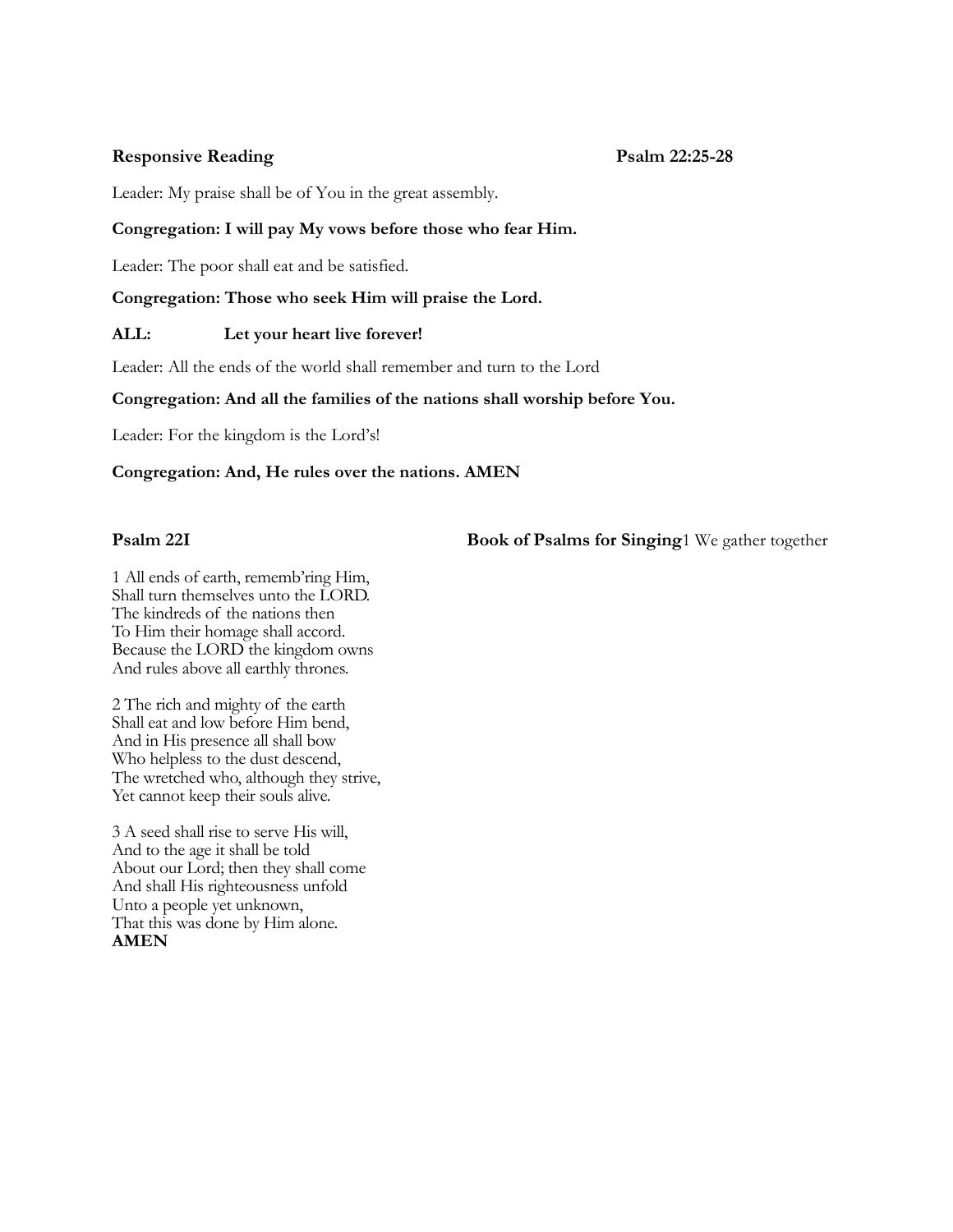## **Confession of Sin**

O Lord, do not rebuke me in Your wrath, nor chasten me in Your hot displeasure! For Your arrows pierce me deeply, and Your hand presses me down. There is no soundness in my flesh Because of Your anger, nor any health in my bones because of my sin. For my iniquities have gone over my head; like a heavy burden they are too heavy for me...Do not forsake me, O Lord; O my God, be not far from me!<br>Make haste to help me, O Lord, my salvation! **AMEN** *Psalm 38:1-4, 21-22* Make haste to help me, O Lord, my salvation! **AMEN** 

#### **Silent Confession followed by Corporate Confession**

Leader: Let us confess our sins to Almighty God.

**Congregation: O almighty God, who brought again from the dead our Lord Jesus; we acknowledge that we are unworthy of Your redeeming grace. We have not believed Your promises; nor trusted in our living Lord. Through worldliness of spirit, our eyes have been kept from discerning His presence with us. Through disappointment of mind and dejection of spirit, our hearts have not burned within us as we have heard His Word. We have not trusted in His redeeming power, and have been overcome of evil. We have forgotten the glad tidings of His peace. But now in penitence we come to you, beseeching Your forgiveness. Mercifully grant us absolution from all our sins, and restore unto us the joy of Your salvation; for Jesus Christ's sake, our only mediator and advocate. AMEN**

#### **Assurance of Pardon**

I waited patiently for the Lord; and He inclined to me, and heard my cry. He also brought me up out of a horrible pit, out of the miry clay, and set my feet upon a rock, and established my steps. He has put a new song in my mouth—Praise to our God; many will see it and fear, and will trust in the Lord. Blessed is that man who makes the Lord his trust, and does not respect the proud, nor such as turn aside to lies. **AMEN** *Psalm 40:1-4*

Leader: Our sins are forgiven!

**Congregation: Thanks be to God!**

**Psalm 40A** Alternate Tune

1 I waited long upon the LORD, Yea, patiently drew near; And He at length inclined to me, My pleading cry to hear.

2 He took me from a fearful pit, From out the miry clay; He set my feet upon a rock, Establishing my way.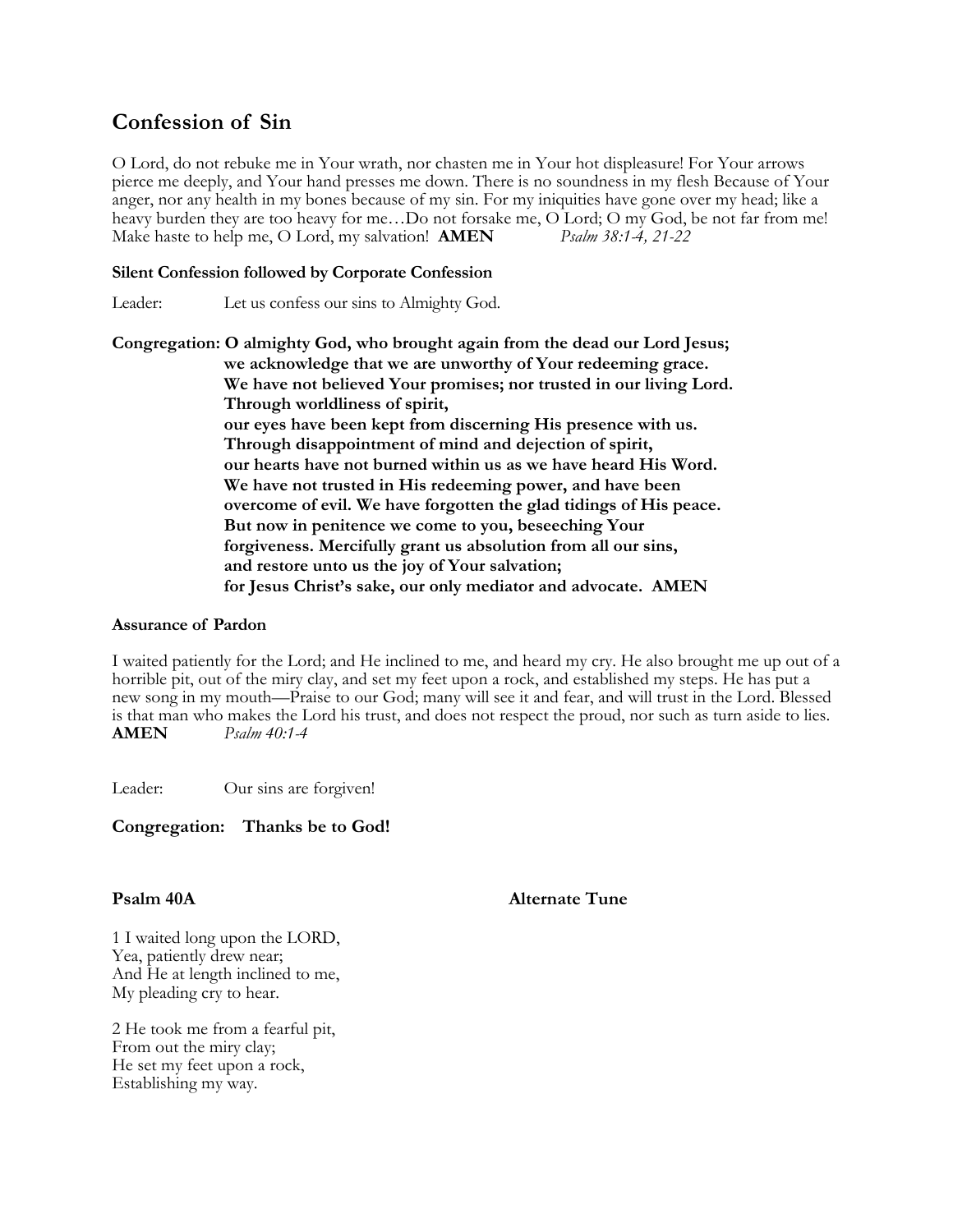3 He put a new song in my mouth, Our God to magnify; And many, seeing it, shall fear And on the LORD rely.

4 O greatly blessed is the man Who on the LORD relies; Respecting not the proud, nor such As turn aside to lies. **AMEN**

**Confession of Faith Selections from the Westminster Creed**

**Congregation: I believe God is a Spirit, infinite, eternal, and unchangeable, in His being, wisdom, power, holiness, justice, goodness, and truth; I believe there is but one true and living God; that there are three persons in the Godhead: the Father, the Son, and the Holy Ghost; and that these three are one God, the same in substance, equal in power and glory; I believe God has foreordained whatever comes to pass; that God made all things of nothing, by the word of His power, in the space of six days, and all very good; and that God preserves and governs all His creatures and all their actions. AMEN**

#### **Intercessory Prayer**

Praise the Lord! For it is good to sing praises to our God; for it is pleasant, and praise is beautiful. The Lord builds up Jerusalem; He gathers together the outcasts of Israel. He heals the brokenhearted and binds up their wounds. He counts the number of the stars; He calls them all by name. Great is our Lord, and mighty in power; His understanding is infinite. The Lord lifts up the humble; He casts the wicked down to the ground.

**AMEN** *Psalm 147:1-6*

Leader Prays

|  | Congregation: Our Father in heaven,                                |
|--|--------------------------------------------------------------------|
|  | Hallowed be Your name.                                             |
|  | Your kingdom come.                                                 |
|  | Your will be done on earth as it is in heaven.                     |
|  | Give us this day our daily bread.                                  |
|  | And forgive us our debts,                                          |
|  | As we forgive our debtors.                                         |
|  | And do not lead us into temptation,                                |
|  | But deliver us from the evil one.                                  |
|  | For Yours is the kingdom and the power and the glory forever. AMEN |
|  |                                                                    |

Doxology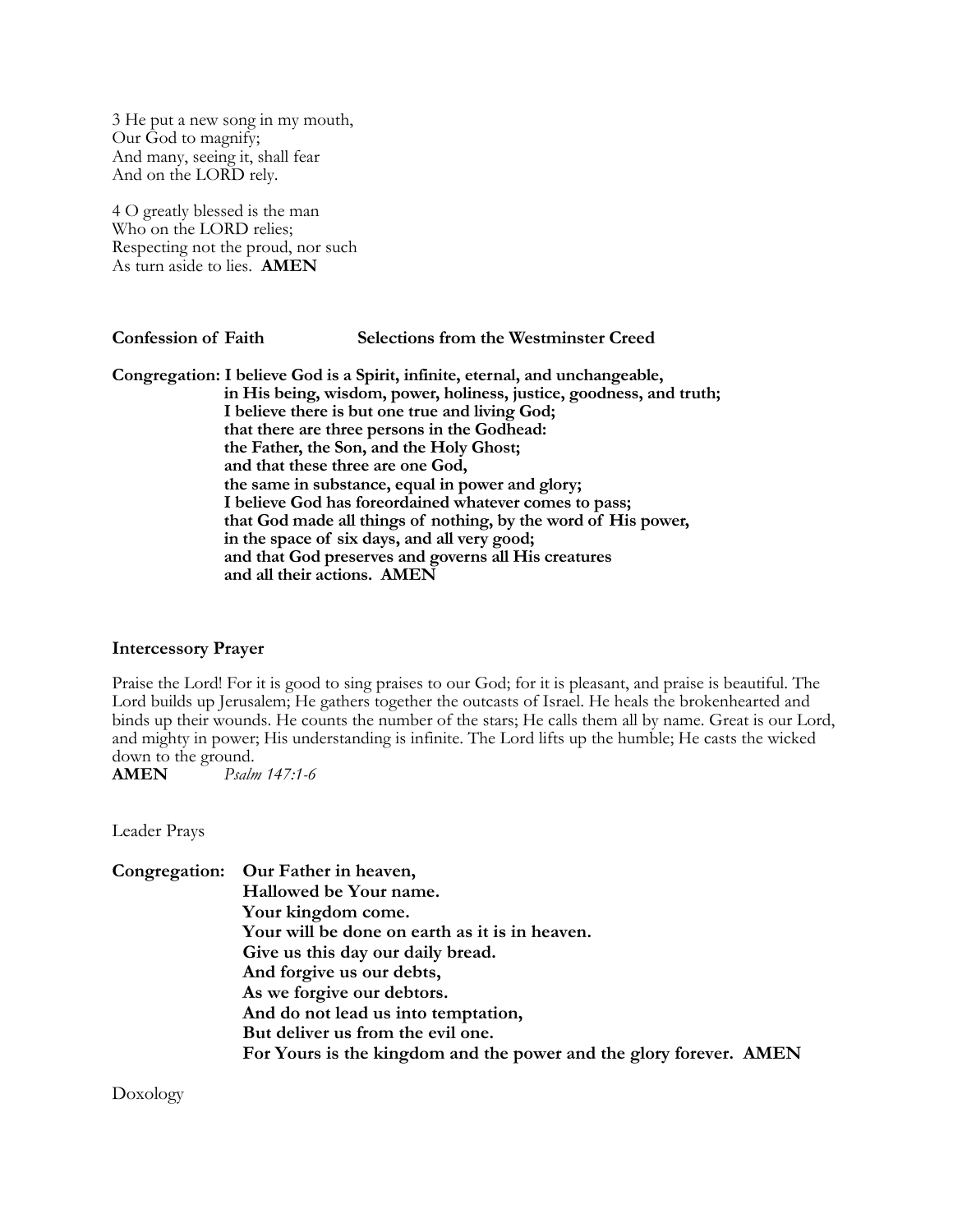# **God Consecrates Us with His Word**

The Reading of the Scriptures **2 Chronicles 20:1-30** 

Leader: The word of the Lord.

**Congregation: Thanks be to God!**

#### **Singing for God** *Justin Wallick*

**Psalm 98A** Book of Psalms for Singing

1 O sing a new song to the LORD For wonders He has done, For wonders He has done; His right hand and His holy arm (parts) The victory have won.

2 The great salvation wrought by Him Jehovah has made known, Jehovah has made known. His justice in the nations' sight (parts) He openly has shown.

3 He mindful of His grace and truth To Isr'el's house has been, To Isr'el's house has been. The great salvation of our God (parts) All ends of earth have seen.

4 O all the earth, sing to the LORD And make a joyful sound, And make a joyful sound. Lift up your voice aloud to Him; (parts) Sing psalms! Let joy resound!

5 With harp make music to the LORD; With harp a psalm O sing, With harp a psalm O sing! With horn and trumpet raise a shout (parts) Before the LORD, the King.

6 Let seas in all their vastness roar, The world, its living horde, The world, its living horde. Let rivers clap, let mountains sing (parts) Their joy before the LORD!

7 Because He comes, He surely comes, The judge of earth to be, The judge of earth to be! With justice He will judge the world, (parts) All men with equity. **AMEN**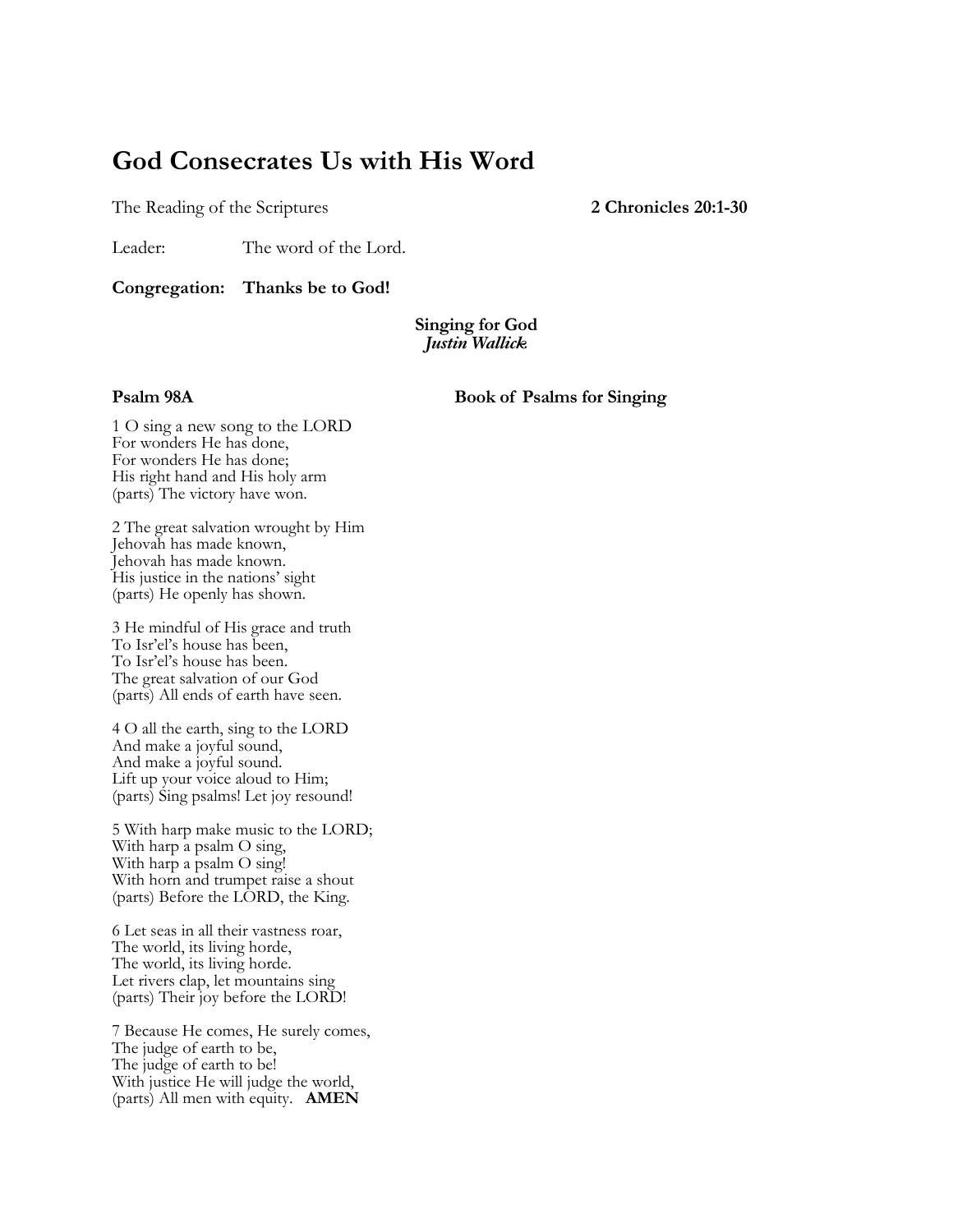## **God Communes With Us**

Elder: God is good!

#### **Congregation: All the time!**

Elder: Let us give thanks to the Lord our God. Let us pray.

**Congregation: Thanks be to You, O God, for Your presence and Your purpose, for Your lovingkindness and Your steadfast Spirit. May the blessings of this table strengthen our faith, increase our generosity, and unify our hearts, for we pray in the name of Jesus, the Risen One. AMEN**

#### **The Sacrament of the Lord's Supper**

#### **Hallelujah, Praise Jehovah, O My Soul Trinity Hymnal 57**

1 Hallelujah, praise Jehovah, O my soul, Jehovah praise; I will sing the glorious praises Of my God through all my days. Put no confidence in princes, Nor for help on man depend; He shall die, to dust returning, And his purposes shall end.

2 Happy is the man that chooses Israel's God to be his aid; He is blessed whose hope of blessing On the Lord his God is stayed. Heav'n and earth the Lord created, Seas and all that they contain; He delivers from oppression, Righteousness He will maintain.

3 Food He daily gives the hungry, Sets the mourning prisoner free, Raises those bowed down with anguish, Makes the sightless eye to see. Well Jehovah loves the righteous, and the stranger He befriends, Helps the fatherless and widow, Judgment on the wicked sends.

4 Hallelujah, praise Jehovah, O my soul, Jehovah praise; I will sing the glorious praises Of my God through all my days. Over all God reigns forever, Through all ages He is King; Unto Him, your God, O Zion, Joyful hallelujahs sing. **AMEN**